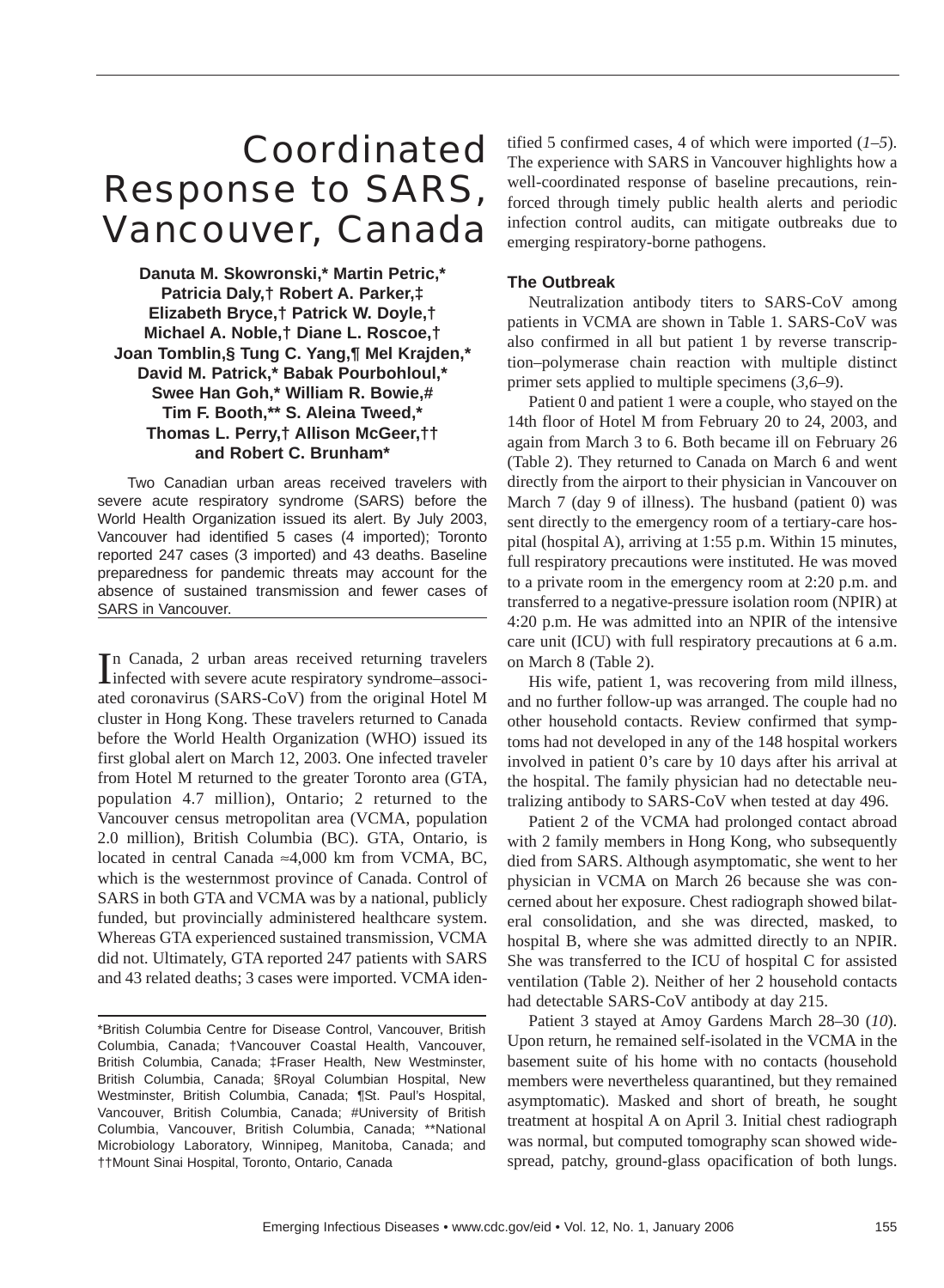#### **DISPATCHES**

|                     | Patient 0           |       | Patient 1           |       | Patient 2           |       | Patient 3           |       | Patient 4           |       |
|---------------------|---------------------|-------|---------------------|-------|---------------------|-------|---------------------|-------|---------------------|-------|
| Serum sample<br>no. | Days after<br>onset | Titer | Davs after<br>onset | Titer | Days after<br>onset | Titer | Days after<br>onset | Titer | Davs after<br>onset | Titer |
|                     | 10                  | 1:32  | 16                  | 1:128 | 4                   | <1.8  | 3                   | 1.8   | 11                  | <1:8  |
| 2                   | 19                  | 1:128 | 29                  | 1:32  | 14                  | 1:32  | 36                  | 1:128 | 28                  | 1:32  |
| 3                   | 45                  | 1:32  | 637                 | 1:64  | 20                  | 1.128 | 224                 | 1:128 | 203                 | 1:128 |
| $\overline{4}$      |                     |       |                     |       | 217                 | 1:128 | 466                 | 1:64  | 463                 | 1:64  |
| 5                   |                     |       |                     |       | 481                 | 1:64  |                     |       |                     |       |

Table 1, SARS CoV antibody titers by microneutralization assay in persons with laboratory-confirmed SARS in VCMA

He was admitted to hospital D directly to an NPIR (Table 2). His son, who drove him to hospital masked, had no detectable antibody to SARS-CoV at day 200.

Patient 4 of the VCMA was a nurse who cared for patient 2 at hospital B from March 29 to 30. At the time, patient 2 was receiving oxygen by mask and nebulization therapy. Patient 4 assisted patient 2 in using the toilet, which was flushed with lid raised in her presence. She followed guidelines in place at the time, but these did not include eye protection. Symptoms developed in the nurse on April 4. She went to hospital E on April 15, where she was admitted directly to an NPIR. Her only household contact remained asymptomatic. Neither he, nor a physician who examined her on April 11, had detectable SARS CoV antibody at 200 and 365 days, respectively.

All 5 patients with SARS in VCMA recovered fully. No additional unrecognized spread was evident. None of 442 staff members of hospitals A–E who participated in a voluntary serosurvey had detectable SARS-CoV antibody by microneutralization assay (details available from corresponding author, upon request).

### **Conclusions**

Mathematical models for SARS, incorporating contact network theory, stress the importance of patient 0 in predicting the likelihood of an epidemic (*11*). This likelihood can be determined by the transmissibility of the agent, number of contacts of patient 0, and number of persons infected between patient 0 (the first patient infected) and intervention on the index patient (the first recognized casepatient). From this perspective, the circumstances of patient 0 in Vancouver compared to patient 0 in the Toronto, Canada, outbreak, merit closer examination.

Approximately 2,000 passengers land in Vancouver on direct flights from Hong Kong and mainland China every day compared with 500 on average to Toronto. As such, Vancouver is a potential gateway to North America for emerging pathogens from Asia. Because of this perceived risk, the BC Centre for Disease Control (BCCDC) had been increasing preparedness for pandemic threats for several years. An electronic distribution system was established to regularly disseminate communicable disease bulletins to healthcare facilities across the province. When

a cluster of unexplained atypical pneumonia in China was reported almost simultaneously with reemergence of influenza A H5N1 in Hong Kong, BCCDC used this wellestablished communication network to issue an alert on February 20, 2003. The alert requested enhanced vigilance for severe influenzalike illness in returning travelers from mainland China or Hong Kong or among their close contacts. Alerts were repeated February 24, February 28, and March 12, 2003. Before patient 0's arrival, the emergency room at hospital A also participated in an infection control audit that emphasized that barrier precautions should be applied with all acute-onset respiratory infections. Patient 0 thus became the index patient in VCMA and was managed cautiously, even before WHO special alerts were issued. He sought treatment at the cusp of his peak infectious period at a tertiary-care hospital that had been repeatedly primed towards precaution. As a returned traveler, he was a first-generation case. He had no family contacts other than his wife, with whom he had traveled. Infection control precautions were implemented almost immediately upon his arrival at the hospital, limiting opportunities for spread.

When SARS arose in Ontario, a comparable agency to BCCDC did not exist. Responsibility for communicable disease control had shifted over the course of several years to local health boards, which created a decentralized system (*12*). Patient 0 in Toronto also stayed at Hotel M with her spouse from February 18 to 21. She returned to the GTA on February 23 to an apartment she shared with 5 family members (*5,13*). She died at home on March 5. During this period, she infected her 43-year-old son. This son became Toronto's index patient, a locally acquired, second-generation case (*5,13*). He went to a community hospital on March 7, the same day as Vancouver's patient 0, but was not recognized as a special threat. He was placed in general observation in the emergency room, where he remained for 18 hours and where he was given nebulized salbutamol. He was not placed in airborne isolation until he had been at the hospital for 21 hours; droplet and contact precautions were later begun on March 10 (*5,13*). By the time WHO issued its global alert, at least 14 persons in GTA had already become infected through 4 generations of spread: half within patient 0's family and the remainder among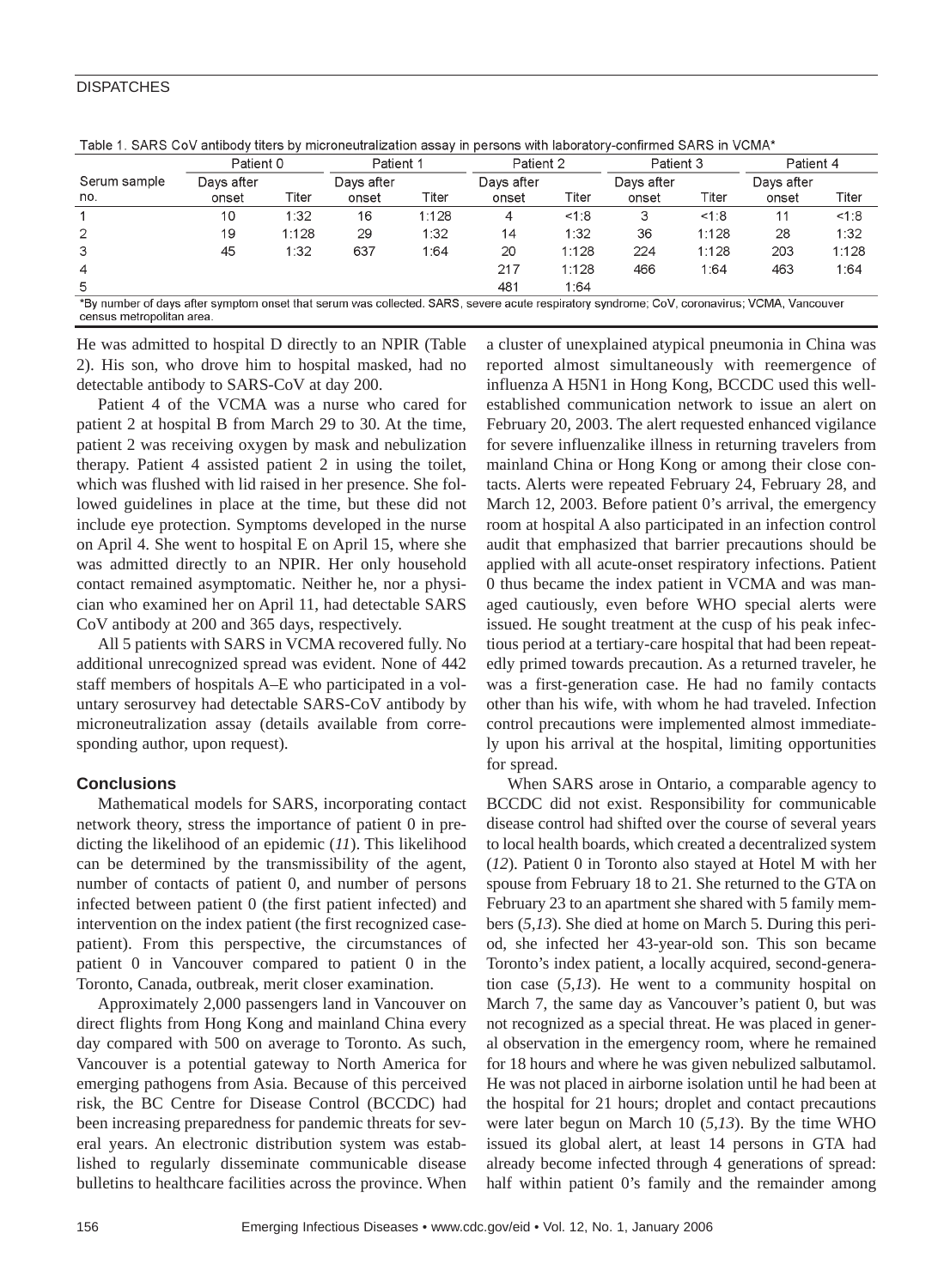healthcare contacts. Concern about severe illness in family members as they sought treatment at the hospital prompted an evening phone consultation on March 13 from an infection control practitioner in Toronto to the BCCDC in Vancouver. This call linked the separate Toronto and Vancouver cases to events in Asia and led to recognition that SARS had spread beyond that region. It also prompted WHO to issue a rare travel advisory on March 15 (*14*). Thereafter, awareness of precautions to be taken was enhanced everywhere, and further importations into Canada (Vancouver and Toronto) did not result in spread.

Ultimately, standard droplet and contact precautions proved an effective barrier to SARS except in the context of superspreading events such as aerosolizing procedures (*3*). Low inherent transmissibility, combined with the delay in peak infectivity until well into the course of

| Table 2. Epidemiologic and clinical profile of patients with confirmed SARS, Vancouver*                                                          |           |                   |                   |                           |                   |  |  |  |  |  |
|--------------------------------------------------------------------------------------------------------------------------------------------------|-----------|-------------------|-------------------|---------------------------|-------------------|--|--|--|--|--|
| Patient characteristics                                                                                                                          | Patient 0 | Patient 1         | Patient 2         | Patient 3                 | Patient 4         |  |  |  |  |  |
| Baseline characteristics                                                                                                                         |           |                   |                   |                           |                   |  |  |  |  |  |
| Sex                                                                                                                                              | Male      | Female            | Female            | Male                      | Female            |  |  |  |  |  |
| Age (y)                                                                                                                                          | 55        | 54                | 64                | 49                        | 44                |  |  |  |  |  |
| Medical condition                                                                                                                                | No        | Diabetes          | Hypertension      | No                        | No                |  |  |  |  |  |
| Epidemiologic characteristics                                                                                                                    |           |                   |                   |                           |                   |  |  |  |  |  |
| <b>Travel related</b>                                                                                                                            | Yes       | Yes               | Yes               | Yes                       | No                |  |  |  |  |  |
| City of likely source of SARS                                                                                                                    | Hong Kong | Hong Kong         | Hong Kong         | Hong Kong                 | <b>VCMA</b>       |  |  |  |  |  |
| Known contact with SARS                                                                                                                          | No        | No                | Yes               | No                        | Yes               |  |  |  |  |  |
| Likely date(s) of exposure, 2003                                                                                                                 | Feb 21    | Feb <sub>21</sub> | Mar 19            | Mar 28-30                 | Mar 29 or Mar 30  |  |  |  |  |  |
| Likely setting of exposure                                                                                                                       | Hotel M   | Hotel M           | Dinner party      | Amov Gardens              | <b>Hospital B</b> |  |  |  |  |  |
| Date of return to Canada, 2003                                                                                                                   | Mar 6     | Mar 6             | <b>Mar 20</b>     | Mar 30                    | <b>NA</b>         |  |  |  |  |  |
| Clinical profile                                                                                                                                 |           |                   |                   |                           |                   |  |  |  |  |  |
| Symptoms and onset, 2003                                                                                                                         |           |                   |                   |                           |                   |  |  |  |  |  |
| Malaise                                                                                                                                          | Feb 26    | Feb 26            | Mar 24            | No                        | Apr 4             |  |  |  |  |  |
| Myalgia                                                                                                                                          | No        | Feb <sub>28</sub> | Mar 24            | Apr 1                     | Apr 10            |  |  |  |  |  |
| Headache                                                                                                                                         | Feb 28    | Feb 28            | Mar 27            | Apr 1                     | Apr 4             |  |  |  |  |  |
| Fever                                                                                                                                            | Feb 28    | Feb. 28           | <b>Mar 29</b>     | Apr 1                     | Apr 15            |  |  |  |  |  |
| Chills                                                                                                                                           | Feb 28    | Feb <sub>28</sub> | <b>Mar 29</b>     | No                        | No                |  |  |  |  |  |
| Chest discomfort                                                                                                                                 | No        | No                | <b>Mar 24</b>     | No                        | No                |  |  |  |  |  |
| Cough                                                                                                                                            | Mar 1     | No                | <b>Mar 29</b>     | No                        | Apr 11            |  |  |  |  |  |
| Shortness of breath                                                                                                                              | Mar 1     | No                | <b>Mar 29</b>     | Apr 3                     | Apr 11            |  |  |  |  |  |
| Nausea                                                                                                                                           | No.       | No                | <b>Mar 27</b>     | No                        | No                |  |  |  |  |  |
| Vomiting                                                                                                                                         | No        | No                | No                | No                        | No.               |  |  |  |  |  |
| Diarrhea                                                                                                                                         | Mar 7     | No                | <b>Mar 28</b>     | Apr 6                     | Apr 11            |  |  |  |  |  |
| Hospitalized                                                                                                                                     | Yes       | No                | Yes               | Yes                       | Yes               |  |  |  |  |  |
| Oxygen saturation (%) on room air at<br>admission                                                                                                | 45        | <b>NA</b>         | 80                | 97; fell to 62 within 3 h | 86                |  |  |  |  |  |
| Aerosolized medication or nebulizer<br>before isolation                                                                                          | No        | No                | No                | No                        | No                |  |  |  |  |  |
| Date of hospital admission                                                                                                                       | Mar 7     | NA                | Mar 28            | Apr 3                     | Apr 15            |  |  |  |  |  |
| No. days after symptom onset that<br>patient was hospitalized                                                                                    | 10        |                   | 4                 | 2                         | 11                |  |  |  |  |  |
| Date of final hospital discharge                                                                                                                 | Jun 12    | <b>NA</b>         | Apr 21            | Apr 21                    | May 24            |  |  |  |  |  |
| ICU                                                                                                                                              | Yes       | No                | Yes               | No                        | Yes               |  |  |  |  |  |
| Date of ICU admission                                                                                                                            | Mar 8     | ΝA                | Apr 1             | ΝA                        | Apr 15            |  |  |  |  |  |
| Date of ICU discharge                                                                                                                            | May 13    | <b>NA</b>         | Apr 18            | ΝA                        | Apr 24            |  |  |  |  |  |
| Mechanical ventilation                                                                                                                           | Yes       | No                | Yes               | No                        | No                |  |  |  |  |  |
| Delay to implementation at hospital of:                                                                                                          |           |                   |                   |                           |                   |  |  |  |  |  |
| Respiratory precautionst                                                                                                                         | $15 min+$ | <b>NA</b>         | Immediates        | <b>Immediate</b>          | $7 \text{ min}$   |  |  |  |  |  |
| Negative-pressure isolation                                                                                                                      | 165 min‡  | <b>NA</b>         | <b>Immediates</b> | Immediates                | 11 $min$          |  |  |  |  |  |
| *SARS, severe acute respiratory syndrome: VCMA, Vancouver census metropolitan area: NA, not applicable: ICII, intensive care unit: ER, emergency |           |                   |                   |                           |                   |  |  |  |  |  |

vA, not applicable; ICU, intensi ııt; ER, emergency room; NPIR, negative-pressure isolation room.

†Defined as standard precautions (gloves, gown, eyewear) plus N95 mask and mask on patient when transported. Full respiratory precautions also include NPIR.

‡Arrived in triage March 7, 2003 1:55 p.m. By 2:10 p.m., admission sheet advises "full respiratory precautions" be taken. By 2:20 p.m. in single room in ER. Transferred to NPIR in ER at 4:40 p.m.

§Arrived at hospital masked and admitted directly into NPIR.

¶Arrived in ER on April 14, 2003, at 9:49 p.m. Identified as suspected SARS patient at 9:56 p.m. Masked and transferred to NPIR in ER at 10 p.m. Admitted to ICU NPIR on April 15.